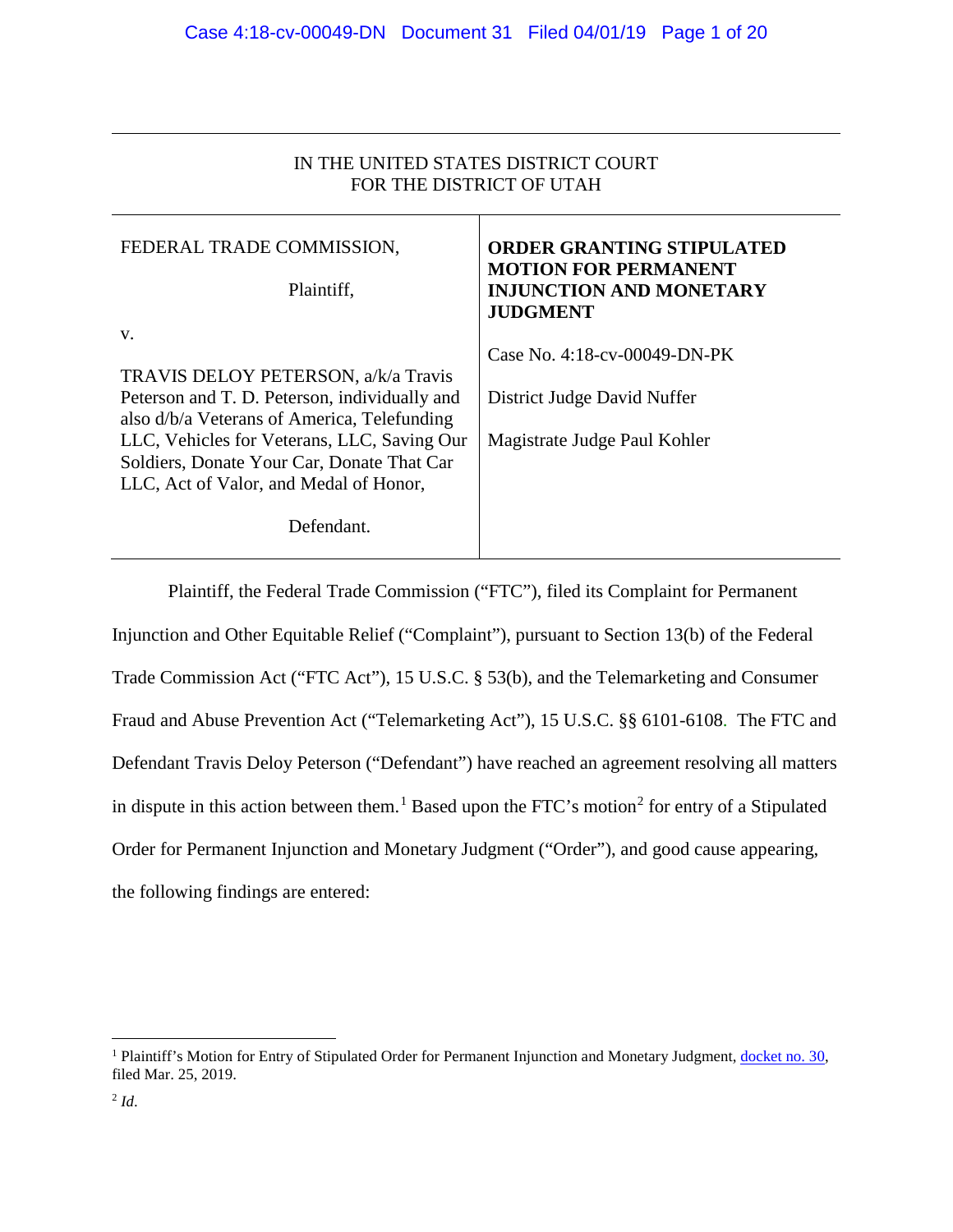### **FINDINGS**

1. This Court has jurisdiction over this matter.

2. The Complaint charges that Defendant participated in deceptive and abusive acts or practices in violation of Section 5 of the FTC Act, 15 U.S.C. § 45, and Sections 310.3 and 310.4 of the FTC's Telemarketing Sales Rule ("TSR"), 16 C.F.R. §§ 310.3(d)(1)-(2), 310.4(b)(1)(v), by using unlawful prerecorded messages or "robocalls" and making false or misleading claims to induce charitable contributions.

3. Defendant neither admits nor denies any of the allegations in the Complaint, except as specifically stated in this Order. Only for purposes of this action, Defendant admits the facts necessary to establish jurisdiction.

4. Defendant waives any claim that he may have under the Equal Access to Justice Act, 28 U.S.C. § 2412, concerning the prosecution of this action through the date of this Order, and agrees to bear his own costs and any attorney fees.

5. Defendant waives all rights to appeal or otherwise challenge or contest the validity of this Order.

6. Defendant waives and releases any claims that relate to this action that he may have against the FTC.

7. Entry of this Order is in the public interest.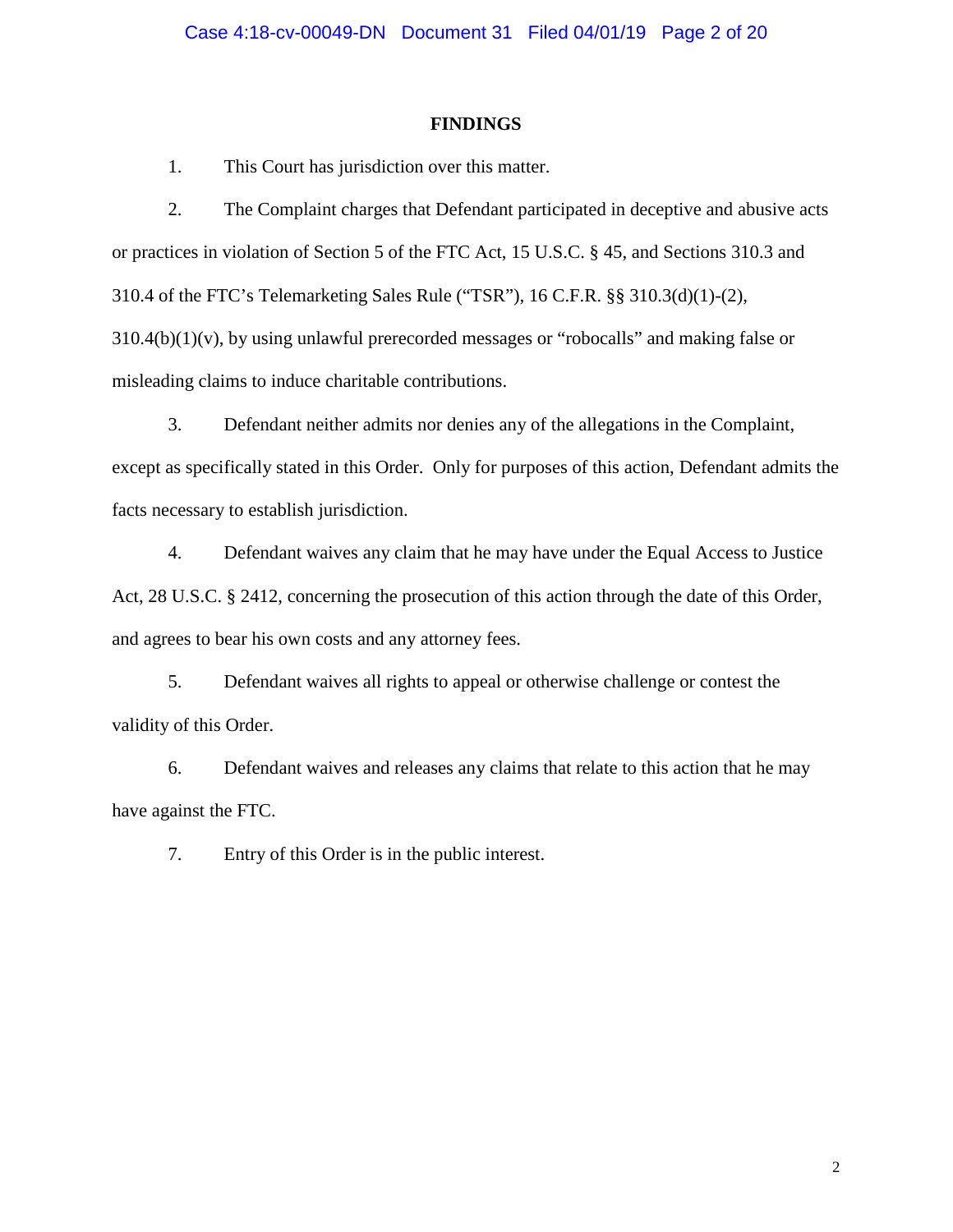### **ORDER**

IT IS HEREBY ORDERED that the FTC's motion<sup>[3](#page-2-0)</sup> is GRANTED.

IT IS FURTHER ORDERED that the following permanent injunction is entered against Defendant:

### **DEFINITIONS**

For the purpose of this Order, the following definitions apply:

A. "**Caller Identification Service**" means a service that allows a telephone subscriber to have the telephone number, and, where available, name of the calling party transmitted contemporaneously with the telephone call, and displayed on a device in or connected to the subscriber's telephone.

B. "**Charitable Contribution(s)**" means any donation or gift of money or any other thing of value.

C. "**Defendant**" means Travis Deloy Peterson, also known as Travis Peterson and T. D. Peterson, and by whatever name he is known.

D. "**Donor**" means any Person solicited to make a Charitable Contribution.

E. "**Established Business Relationship**" means a relationship between a Seller and a consumer based on:

- 1. The consumer's purchase, rental, or lease of the Seller's goods or services or a financial transaction between the consumer and Seller, within the eighteen (18) months immediately preceding the date of a Telemarketing call; or
- 2. The consumer's inquiry or application regarding a product or service offered by the Seller, within the three (3) months immediately preceding the date of a

<span id="page-2-0"></span><sup>&</sup>lt;sup>3</sup> [Docket no. 30.](https://ecf.utd.uscourts.gov/doc1/18314593448)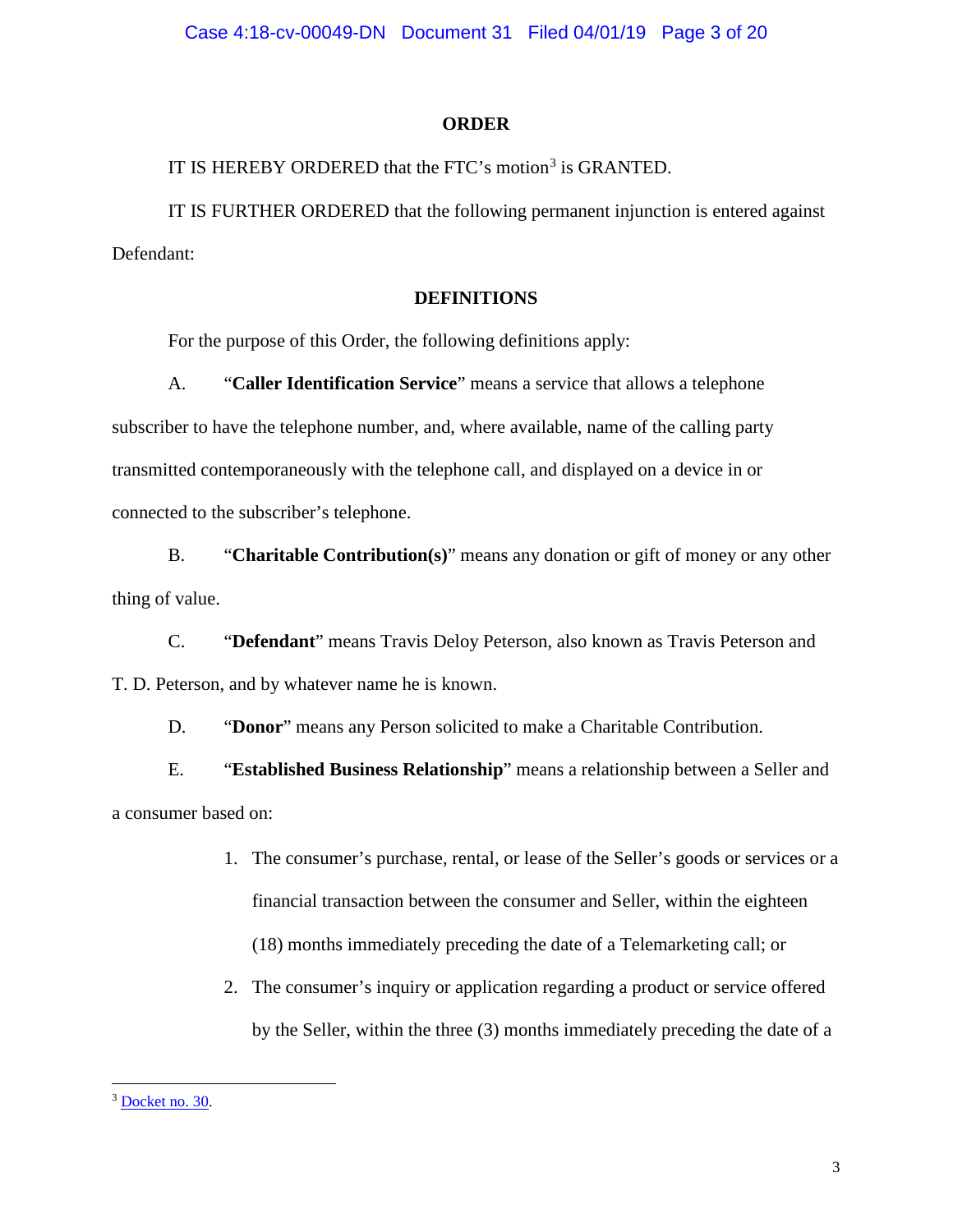### Case 4:18-cv-00049-DN Document 31 Filed 04/01/19 Page 4 of 20

Telemarketing call.

F. "**Fundraising**" means a plan, program, or campaign that is conducted to induce Charitable Contributions by mail, telephone, electronic mail, social media, or any other means.

G. "**National Do Not Call Registry**" means the "do-not-call" registry of telephone numbers maintained by the FTC pursuant to 16 C.F.R.  $\S$  310.4(b)(1)(iii)(B).

H. "**Nonprofit Organization**" means any Person that is, or is represented to be, a nonprofit entity, or that has, or is represented to have, a charitable purpose, specifically including but not limited to any such entity that purports to benefit, either in whole or in part, military servicemembers, veterans, and/or their family members.

I. "**Outbound Telephone Call**" means a telephone call initiated by a Telemarketer to induce the purchase of goods or services or to solicit a Charitable Contribution.

J. "**Person**" means a natural person, an organization or other legal entity, including a corporation, partnership, sole proprietorship, limited liability company, association, cooperative, or any other group or combination acting as an entity.

K. "**Seller**" means any Person who, in connection with a Telemarketing transaction, provides, offers to provide, or arranges for others to provide goods or services to the customer in exchange for consideration, whether or not such Person is under the jurisdiction of the FTC.

L. "**Telemarketer**" means any Person who, in connection with Telemarketing, initiates or receives telephone calls to or from a customer or Donor.

M. "**Telemarketing**" means any plan, program, or campaign that is conducted to induce the purchase of goods or services or a Charitable Contribution, by use of one or more telephones and that involves a telephone call, whether or not covered by the TSR.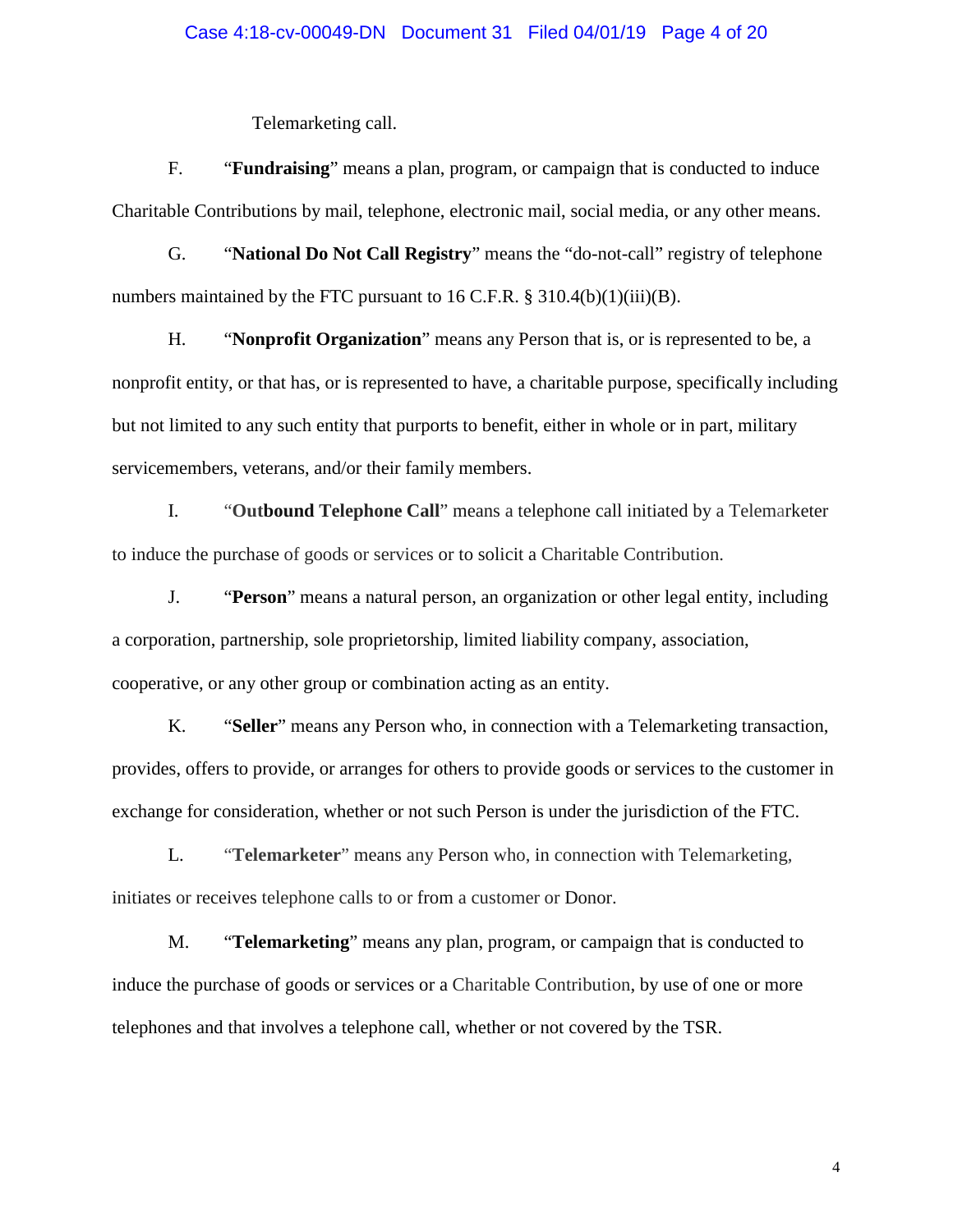### **I. BAN ON SOLICITING CHARITABLE CONTRIBUTIONS**

IT IS ORDERED that Defendant is permanently restrained and enjoined from engaging in the following activities individually or in concert with other Persons or entities, directly or indirectly:

A. Receiving any payment or other financial benefit for (i) participating or assisting in the solicitation of Charitable Contributions, directly or indirectly, including by advising, acting as an independent contractor or as a Fundraising consultant, supplying contact or Donor lists, or providing caging, mail processing, or fulfillment services, or (ii) controlling, directly or indirectly, or holding a majority ownership interest in, any entity engaged in the business of Fundraising;

B. Establishing, operating, controlling, or managing any Nonprofit Organization or other entity that holds charitable assets, or any program thereof, directly or indirectly, whether compensated or not, including by serving as a founder, incorporator, officer, director, trustee, chief executive, manager, supervisor, or other fiduciary;

C. Managing, controlling, directing, distributing, or accounting for the use or application of any charitable asset, or engaging, participating or assisting in managing, controlling, directing, distributing, or accounting for the use or application of any charitable asset, directly or indirectly, whether compensated or not, including by acting as an independent contractor, advisor, or consultant; and

D. *Provided that* subject to the limitations of Subsections I.A, I.B, and I.C above, Defendant may be employed by or volunteer for any Nonprofit Organization in any capacity not prohibited by the above, such as working in any non-supervisory role unrelated to the solicitation, management, custody, control, or distribution of any charitable asset.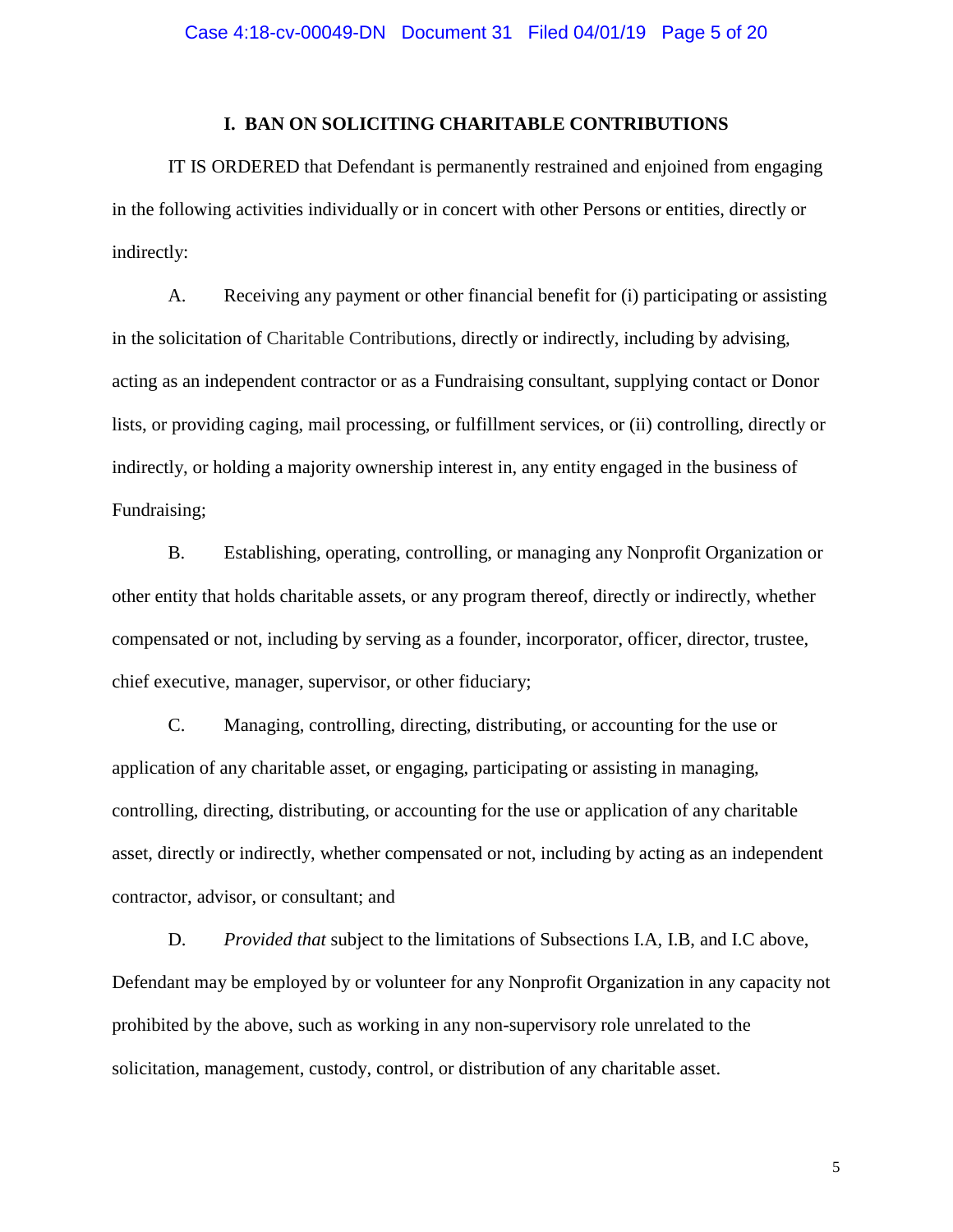# **II. PROHIBITIONS AGAINST MISREPRESENTATIONS**

IT IS FURTHER ORDERED that Defendant, Defendant's officers, directors, agents, employees, independent contractors, and attorneys, and all other Persons in active concert or participation with any of them who receive actual notice of this Order, whether acting directly or indirectly, in connection with Telemarketing or the advertising, marketing, promotion, offering for sale, selling, or distribution of any good or service, are permanently restrained and enjoined from misrepresenting, or assisting others in misrepresenting, expressly or by implication:

A. That an entity identified as the potential recipient of a Charitable Contribution is a charity;

B. That a Charitable Contribution to an entity identified as the potential recipient is tax deductible; or

C. Any material fact.

# **III. BAN ON ROBOCALLS**

IT IS FURTHER ORDERED that Defendant, whether acting directly or through an intermediary, is permanently restrained and enjoined from:

A. Engaging in, causing others to engage in, or assisting others to engage in the initiation of any Outbound Telephone Call that delivers a prerecorded message; and

B. Controlling, holding a managerial post in, consulting for, serving as an officer in, having any revenue sharing agreement with, or holding any ownership interest, share, or stock in any company that engages in conduct prohibited in Subsection III.A above. *Provided, however*, that it is not a violation of this Order to own a non-controlling interest in a publicly-traded company that engages in such conduct.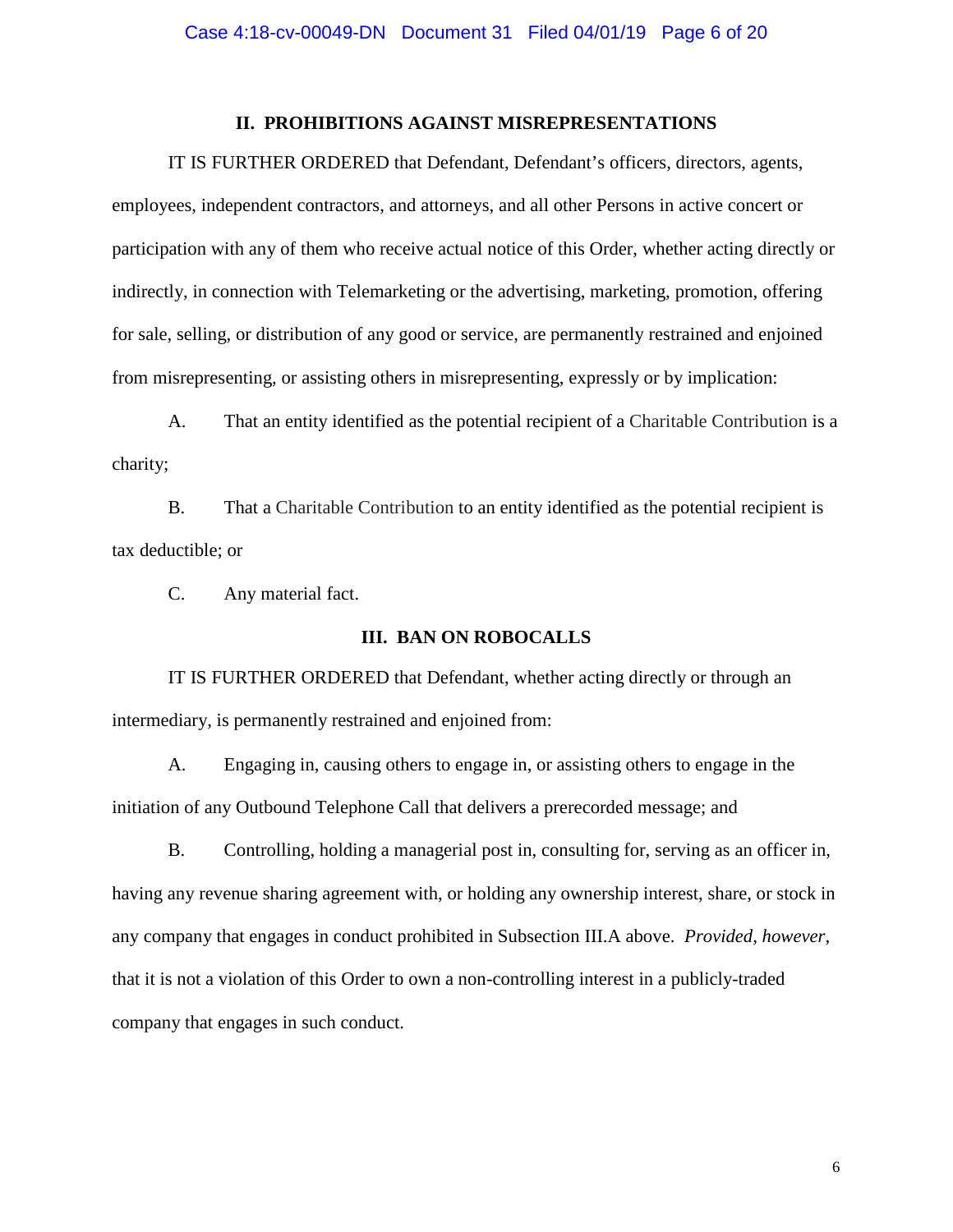# **IV. PROHIBITIONS ON DECEPTIVE AND ABUSIVE TELEMARKETING**

IT IS FURTHER ORDERED that Defendant, Defendant's officers, directors, agents, employees, independent contractors, and attorneys, and all other Persons in active concert or participation with any of them who receive actual notice of this Order, whether acting directly or indirectly, in connection with Telemarketing or the advertising, marketing, promotion, offering for sale, selling, or distribution of any good or service, are hereby permanently restrained and enioined from:

A. Denying or interfering in any way, directly or indirectly, with a Person's right to be placed on any registry of names and/or telephone numbers of Persons who do not wish to receive Outbound Telephone Calls including, but not limited to, harassing any Person who makes such a request; hanging up on that Person; failing to honor the request; requiring the Person to listen to a sales pitch before accepting the request; assessing a charge or fee for honoring the request; requiring a Person to call a different number to submit the request; and requiring the Person to identify the Seller or charitable organization making the call or on whose behalf the call is made;

B. Initiating any Outbound Telephone Call to a Person when that Person has previously stated that he or she does not wish to receive an Outbound Telephone Call made by or on behalf of the Seller whose goods or services are being offered or made on behalf of the charitable organization for which a Charitable Contribution is being solicited;

C. Initiating any Outbound Telephone Call to a Person at a telephone number on the National Do Not Call Registry, unless Defendant proves that:

> 1. Defendant obtained the express agreement, in writing, of such Person to place calls to that Person. Such written agreement shall clearly evidence such Person's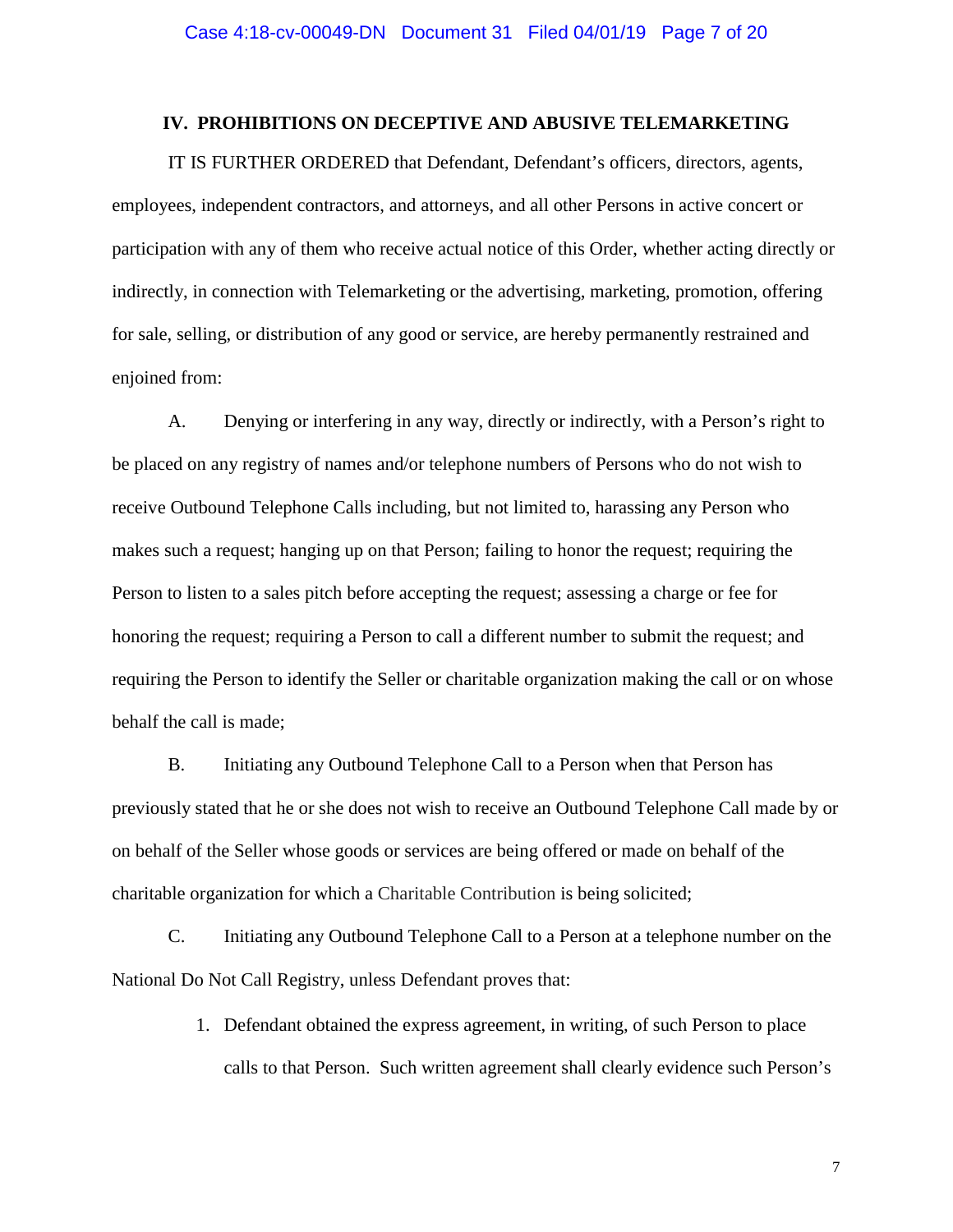authorization that calls made by or on behalf of Defendant may be placed to that Person, and shall include the telephone number to which the calls may be placed and the signature of that Person; or

2. Defendant has an Established Business Relationship with such Person, and that Person has not previously stated that he or she does not wish to receive Outbound Telephone Calls made by or on behalf of Defendant;

D. Initiating any Outbound Telephone Call that fails to transmit or cause to be transmitted to any Caller Identification Service in use by a recipient of a Telemarketing call: (i) the telephone number of the Telemarketer making the call, or the telephone number for customer service of the Seller or the charitable organization on whose behalf the call is made; and, (ii) the name of the Telemarketer (when made available by the Telemarketer's carrier), or the name of the Seller or the charitable organization; and

E. Violating the Telemarketing Sales Rule, 16 C.F.R. Part 310.

### **V. MONETARY JUDGMENT**

A. Judgment in the amount of Five Hundred Forty-One Thousand Thirty-Two Dollars and Ten Cents (\$541,032.10) is entered in favor of the FTC against Defendant, as equitable monetary relief.

B. Upon completion of all asset transfers specified in Subsections V.C and V.D below, and subject to Subsections V.E through V.N below, the judgment is suspended.

C. Within 7 days of entry of this Order, by electronic fund transfer in accordance with instructions previously provided by a representative of the FTC:

> 1. U.S. Bank, N.A., its parent corporation, subsidiaries, principals, and agents must transfer to the FTC all funds held in the frozen account ending in xxxx2234;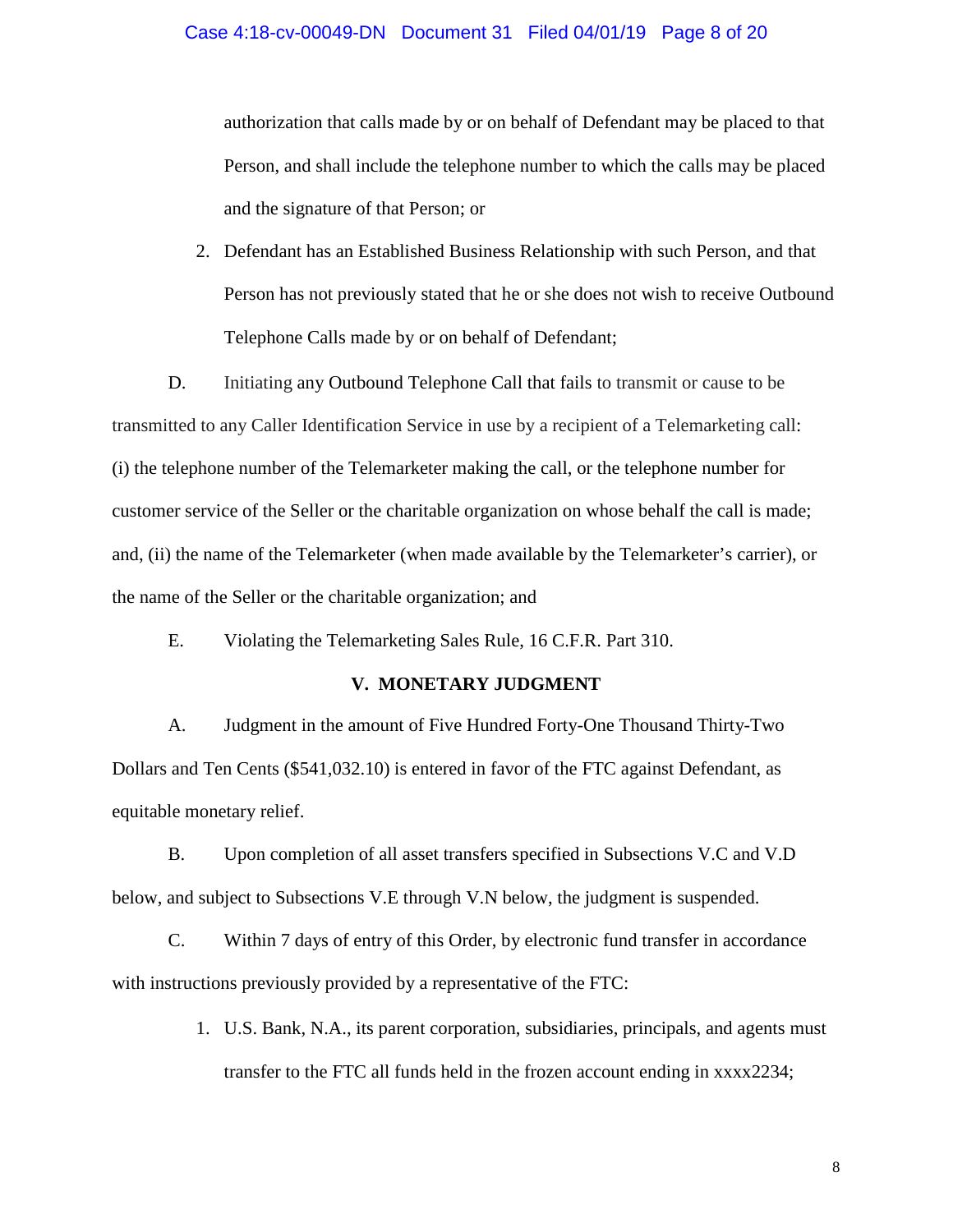- 2. Mountain America Credit Union, its parent corporation, subsidiaries, principals, and agents must transfer to the FTC all funds held in the frozen account ending in xxxx0460;
- 3. America First Federal Credit Union, its parent corporation, subsidiaries, principals, and agents must transfer to the FTC all funds held in the frozen account ending in xxxx8108;
- 4. People's Intermountain Bank, its parent corporation, subsidiaries, principals, and agents must transfer to the FTC all funds held in the frozen accounts ending in xxxx0883 and xxxx5649;
- 5. Wells Fargo Bank, N.A., its parent corporation, subsidiaries, principals, and agents must transfer to the FTC all funds held in the frozen accounts ending in xxxx0683 and xxxx7436;
- 6. Gunnison Valley Bank, its parent corporation, subsidiaries, principals, and agents must transfer to the FTC all funds held in the frozen account ending in xxxx1148;
- 7. Utah Independent Bank, its parent corporation, subsidiaries, principals, and agents must transfer to the FTC all funds held in the frozen account ending in xxxx5972; and
- 8. Washington Federal, its parent corporation, subsidiaries, principals, and agents must transfer to the FTC all funds held in the frozen account ending in xxxx3458.

D. Within 7 days of the date of entry of this Order, to the extent that Defendant has not already done so, Defendant is ordered to transfer to the FTC or its designated representative 16 servers or computer equipment and 88 vehicles identified in Defendant's Financial Representations.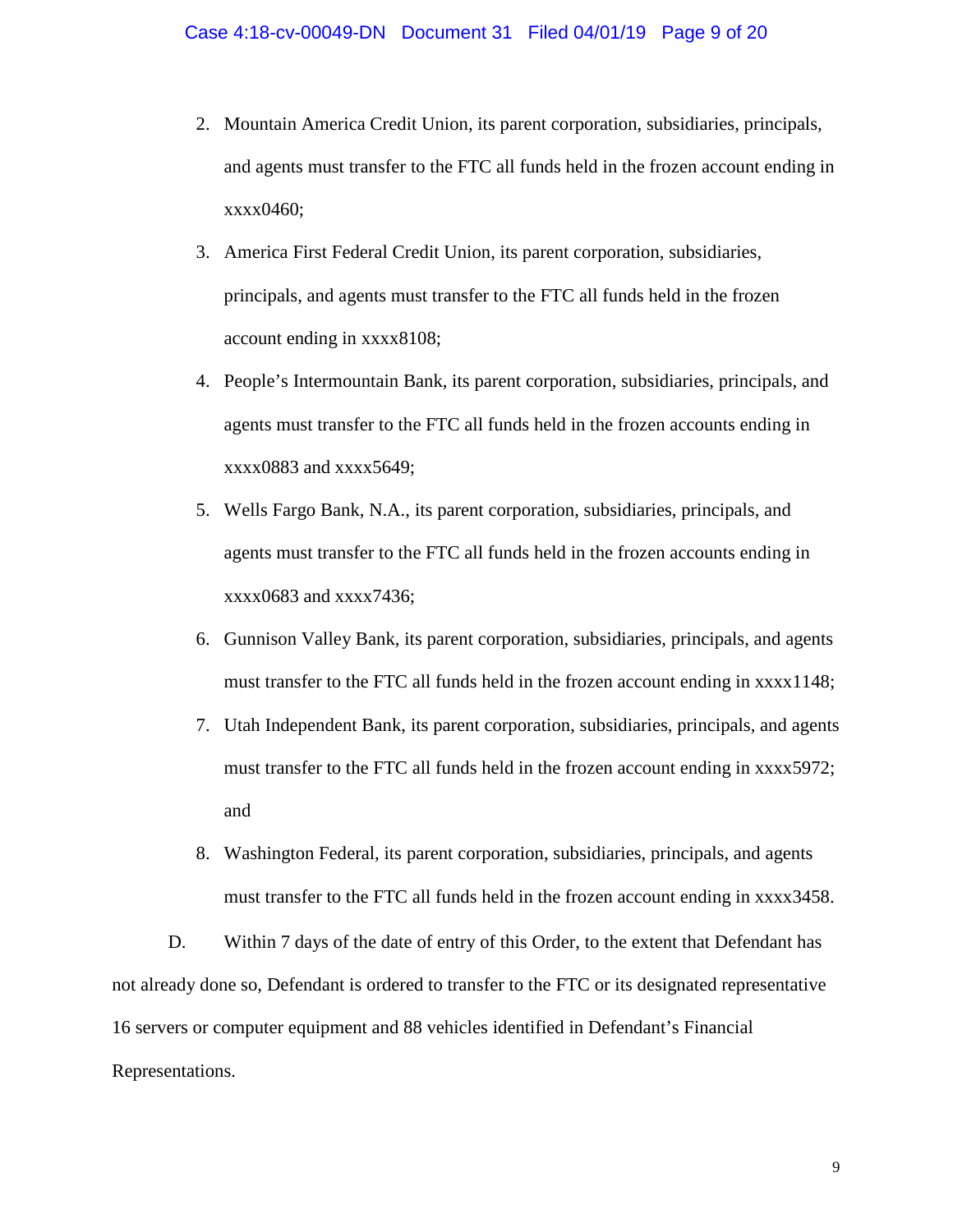### Case 4:18-cv-00049-DN Document 31 Filed 04/01/19 Page 10 of 20

E. Automotive Recovery Services, Inc., d/b/a Insurance Auto Auctions, ("ARS") shall sell, return to the Donor, or otherwise dispose of all vehicles obtained through Defendant, pursuant to its auction service agreement with Defendant dated September 29, 2015, and in the ordinary course of its business as permitted by applicable laws, rules, and/or regulations. ARS shall deposit all net sales proceeds to U.S. Bank, N.A. in the account with the number ending in xxxx2234.

F. The FTC's agreement to the suspension of part of the judgment is expressly premised upon the truthfulness, accuracy, and completeness of Defendant's sworn financial statements and related documents (collectively, "Financial Representations") submitted to the FTC, namely:

- 1. The Financial Statement of Defendant Travis Deloy Peterson signed on September 14, 2018, including any attachments;
- 2. The Financial Statement of Telefunding LLC signed by Defendant Travis Deloy Peterson on September 14, 2018, including any attachments;
- 3. The Financial Statement of Tiny Towns R.E LLC signed by Defendant Travis Deloy Peterson on September 14, 2018, including any attachments;
- 4. The Financial Statement of Donate That Car LLC (Michigan entity) signed by Defendant Travis Deloy Peterson on September 14, 2018, including any attachments;
- 5. The Financial Statement of Vehicles for Veterans LLC signed by Defendant Travis Deloy Peterson on September 7, 2018, including any attachments;
- 6. The Financial Statement of Donate That Car LLC (Nevada entity) signed by Defendant Travis Deloy Peterson on September 7, 2018, including any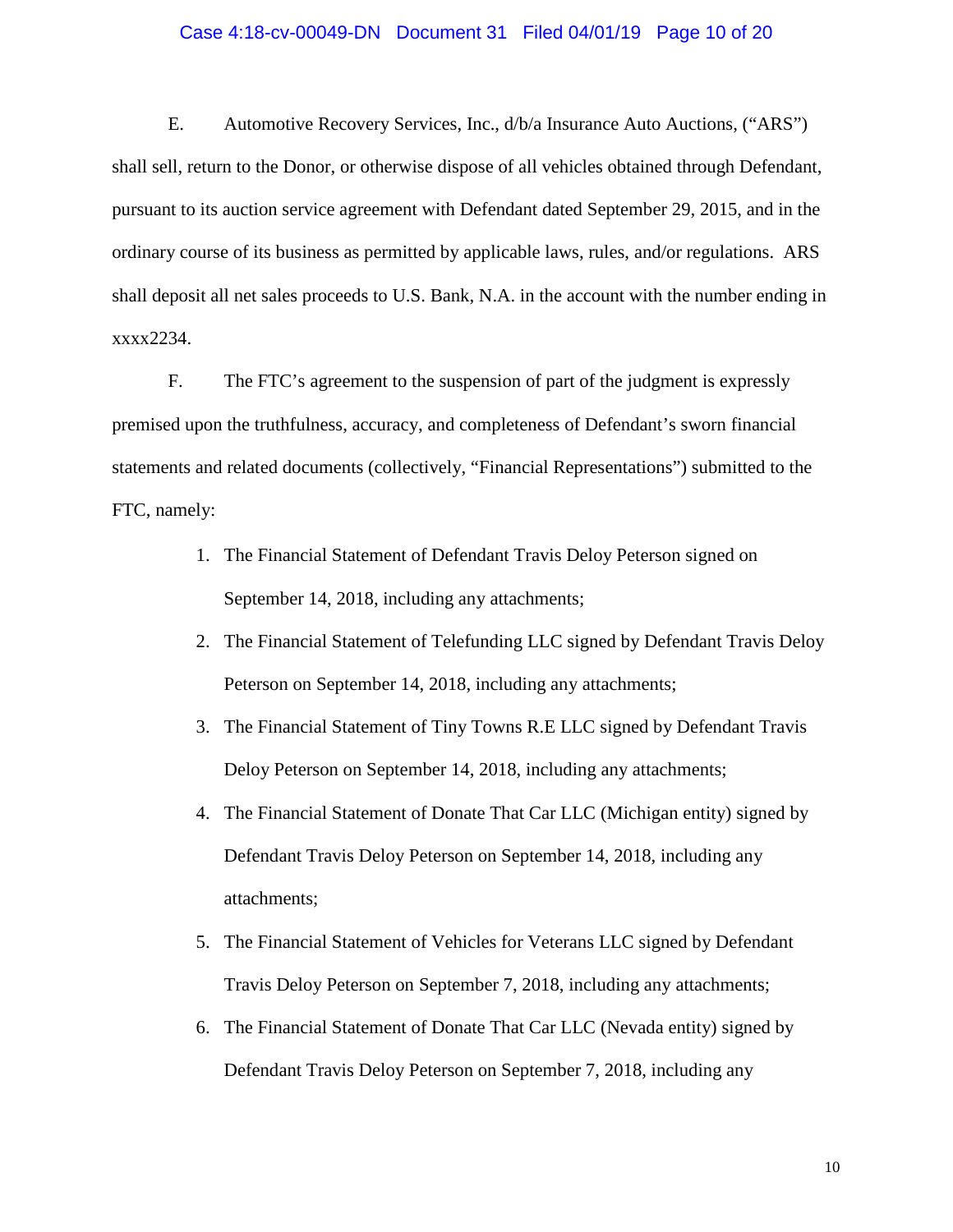attachments;

- 7. The Financial Statement of Donate Real Estate LLC signed by Defendant Travis Deloy Peterson on September 7, 2018, including any attachments;
- 8. The Financial Statement of Medal of Honor signed by Defendant Travis Deloy Peterson on September 7, 2018, including any attachments;
- 9. The Financial Statement of Victims Relief L.L.C. signed by Defendant Travis Deloy Peterson on September 7, 2018, including any attachments;
- 10. The Financial Statement of C.R. Watson LLC signed by Defendant Travis Deloy Peterson on November 20, 2018, including any attachments; and
- 11. Additional information and documentation (including the attached photographs) provided by Defendant to FTC counsel by separate emails on the following dates and times (Eastern Time):
	- a. July 18, 2018 at 10:04 AM;
	- b. July 19, 2018 at 1:32 PM;
	- c. August 5, 2018 at 12:09 PM;
	- d. August 27, 2018 at 1:54 PM;
	- e. August 28, 2018 at 10:06 PM;
	- f. September 10, 2018 at 1:57 PM;
	- g. October 18, 2018 at 3:51 PM, 3:53 PM, 3:56 PM, and 4:02 PM;
	- h. October 19, 2018 at 11:57 AM, 1:57 PM, and 2:39 PM;
	- i. October 21, 2018 at 10:54 AM;
	- j. November 2, 2018 at 4:03 PM, 4:08 PM, 4:49 PM, and 5:00 PM;
	- k. November 3, 2018 at 1:38 PM; and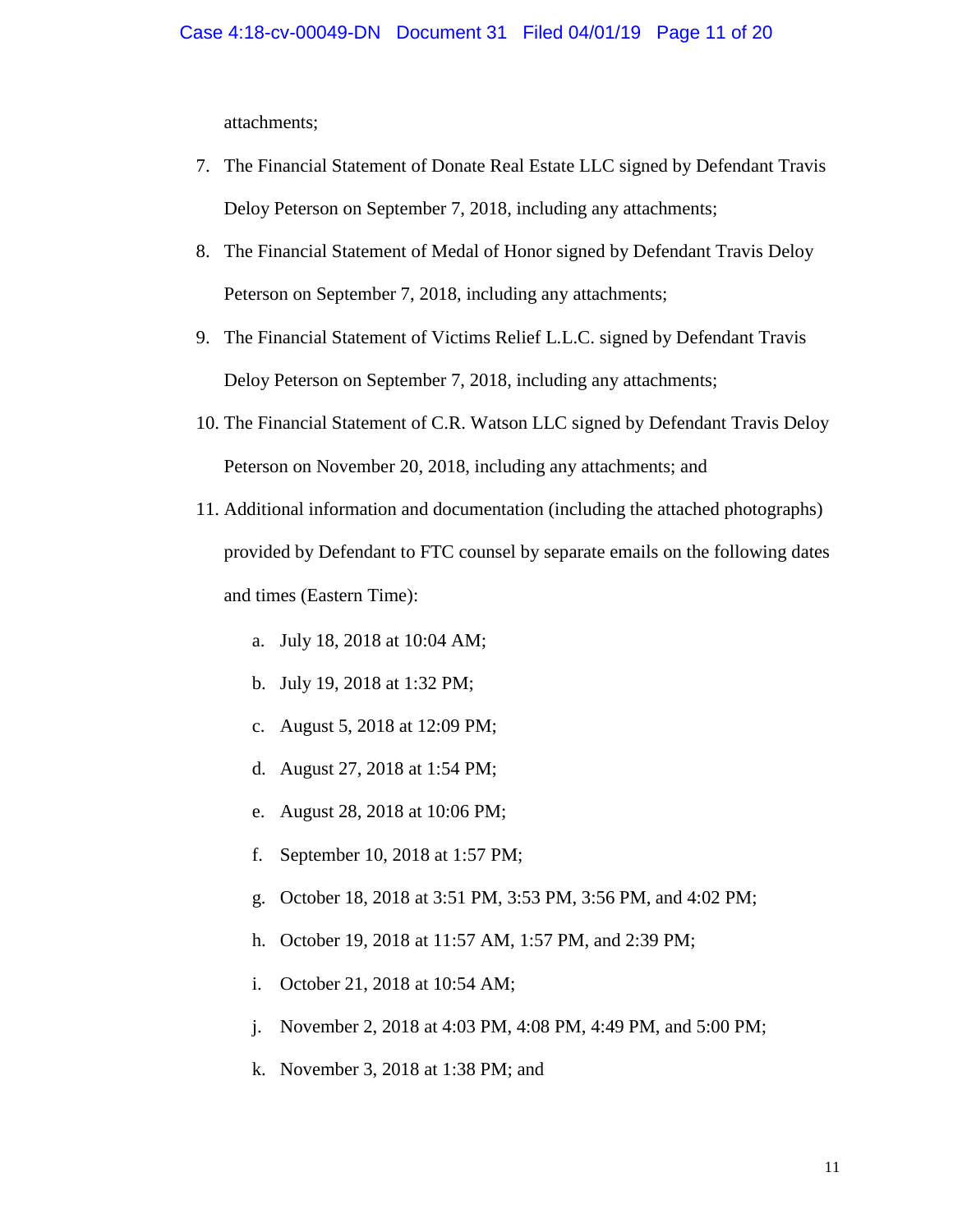#### l. November 4, 2018 at 7:45 PM.

G. The suspension of the judgment will be lifted if, upon motion by the FTC, the Court finds that Defendant failed to disclose any material asset, materially misstated the value of any asset, or made any other material misstatement or omission in the Financial Representations identified above.

H. If the suspension of the judgment is lifted, the judgment becomes immediately due as to Defendant in the amount specified in Subsection V.A above (which the parties stipulate only for purposes of this Section represents the consumer injury alleged in the Complaint), less any payment previously made pursuant to this Section, plus interest computed from the date of entry of this Order.

I. Defendant relinquishes dominion and all legal and equitable right, title, and interest in all assets transferred pursuant to this Order and may not seek the return of any assets.

J. The facts alleged in the Complaint will be taken as true, without further proof, in any subsequent civil litigation by or on behalf of the FTC, including in a proceeding to enforce its rights to any payment or monetary judgment pursuant to this Order, such as a nondischargeability complaint in any bankruptcy case.

K. The facts alleged in the Complaint establish all elements necessary to sustain an action by the FTC pursuant to Section  $523(a)(2)(A)$  of the Bankruptcy Code, 11 U.S.C. § 523(a)(2)(A), and this Order will have collateral estoppel effect for such purposes.

L. Defendant acknowledges that the Taxpayer Identification Numbers (Social Security Numbers or Employer Identification Numbers), which Defendant previously submitted to the FTC, may be used for collecting and reporting on any delinquent amount arising out of this Order, in accordance with 31 U.S.C. §7701.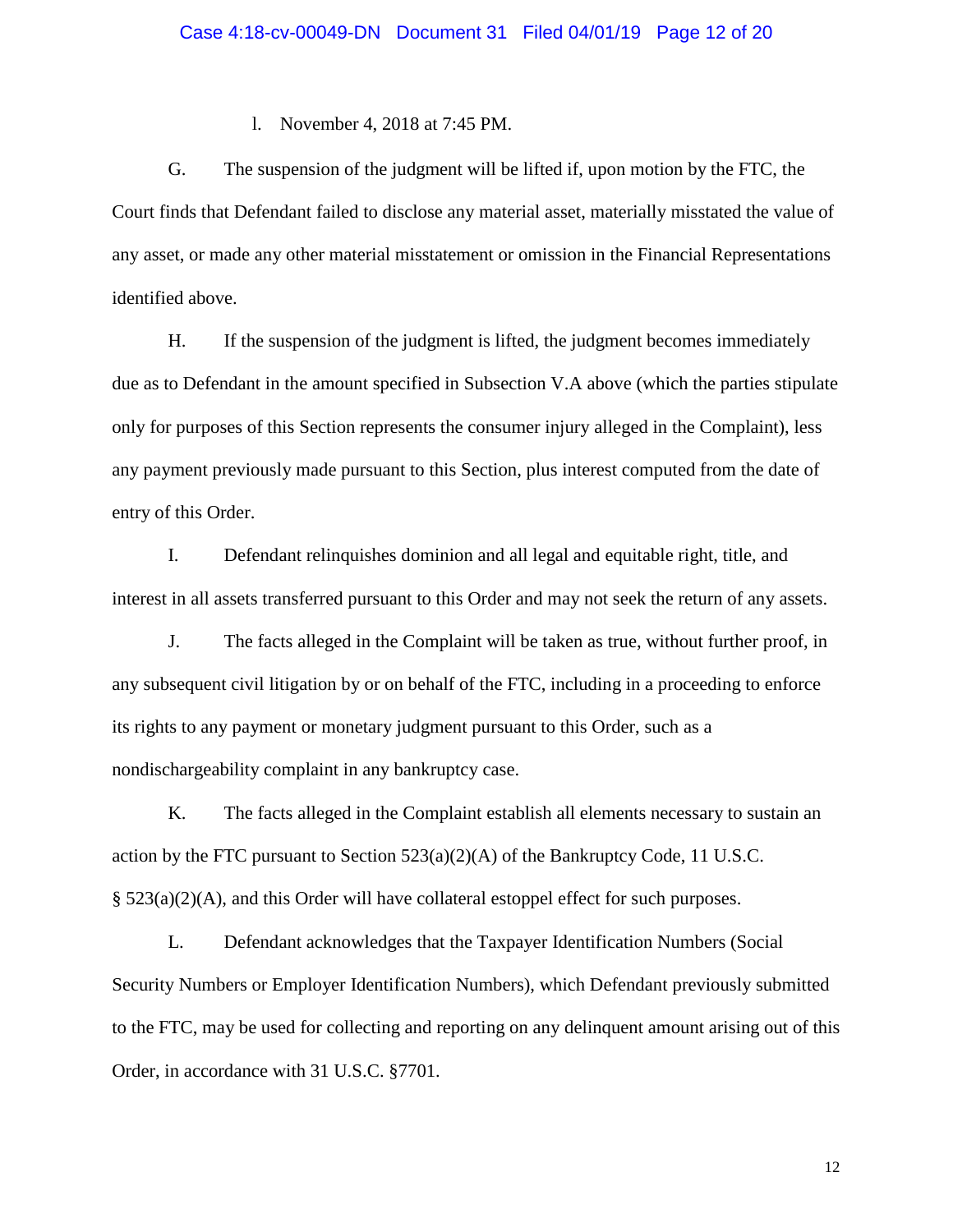### Case 4:18-cv-00049-DN Document 31 Filed 04/01/19 Page 13 of 20

M. All money paid to the FTC pursuant to this Order may be deposited into a fund administered by the FTC or its designee to be used for equitable relief, including consumer redress and any attendant expenses for the administration of any redress fund. If a representative of the FTC decides that direct redress to consumers is wholly or partially impracticable or money remains after redress is completed, the FTC may apply any remaining money for such other equitable relief (including consumer information remedies) as it determines to be reasonably related to Defendant's practices alleged in the Complaint. Any money not used for such equitable relief is to be deposited to the U.S. Treasury as disgorgement. Defendant has no right to challenge any actions the FTC or its representatives may take pursuant to this Subsection.

N. The asset freeze ordered by the Court is modified to permit the asset transfers identified in the Monetary Judgment Section. Upon completion of those transfers, the asset freeze is dissolved. *Provided, however,* that the freeze on the U.S. Bank, N.A. account with the number ending in xxxx2234 shall dissolve only after (i) ARS has sold, returned, or otherwise disposed of all vehicles and deposited all net sales proceeds pursuant to Subsection V.E above and (ii) U.S. Bank, N.A. has transferred to the FTC all funds in the account pursuant to Subsection V.C.1 above.

# **VI. DONOR INFORMATION**

IT IS FURTHER ORDERED that Defendant, Defendant's officers, directors, agents, employees, independent contractors, and attorneys, and all other Persons in active concert or participation with any of them who receive actual notice of this Order, whether acting directly or indirectly:

A. Are permanently restrained and enjoined from failing to provide sufficient Donor information to enable the FTC to efficiently administer consumer redress. If a representative of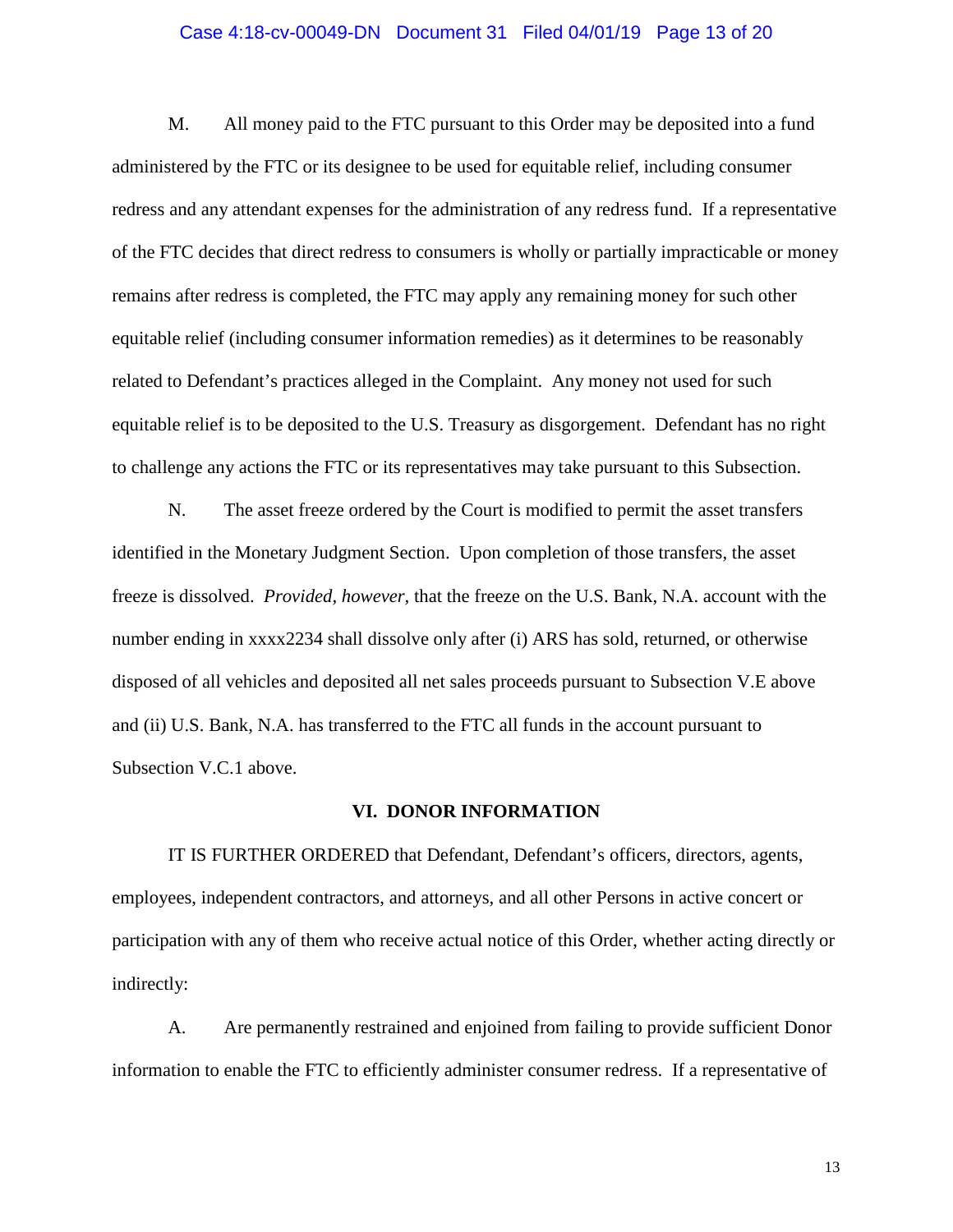### Case 4:18-cv-00049-DN Document 31 Filed 04/01/19 Page 14 of 20

the FTC requests in writing any information related to redress, Defendant must provide it, in the form prescribed by the FTC, within 14 days;

B. Are permanently restrained and enjoined from disclosing, using, or benefitting from any information about or list of Donors to Defendant, including the name, address, telephone number, email address, social security number, other identifying information, or any data that enables access to a Donor's account (including a credit card, bank account, or other financial account), that Defendant obtained prior to entry of this Order;

C. Shall destroy, or cause to be destroyed, all information related to Donors, including any list of Donors to Defendant, in their possession, custody, or control, in all forms within 30 days after receipt of written direction to do so from a representative of the FTC; and

- D. Shall, within 7 days after entry of this Order:
	- 1. Send a copy of this Order and provide clear and conspicuous notice of the prohibitions in this Section VI to each fundraiser, Telemarketer, independent contractor, list management company, escrow agent, or other third party with possession, custody, or control of any such information about Donors to Defendant; and
	- 2. Direct that each such Person or party immediately destroy, or cause to be destroyed, all such Donor information in its possession, custody, or control and provide a sworn notice to Defendant within 30 days of receipt of the Order attesting to its destruction.

*Provided, however*, that Donor information need not be disposed of, and may be disclosed, to the extent requested by a government agency or required by law, regulation, or court order.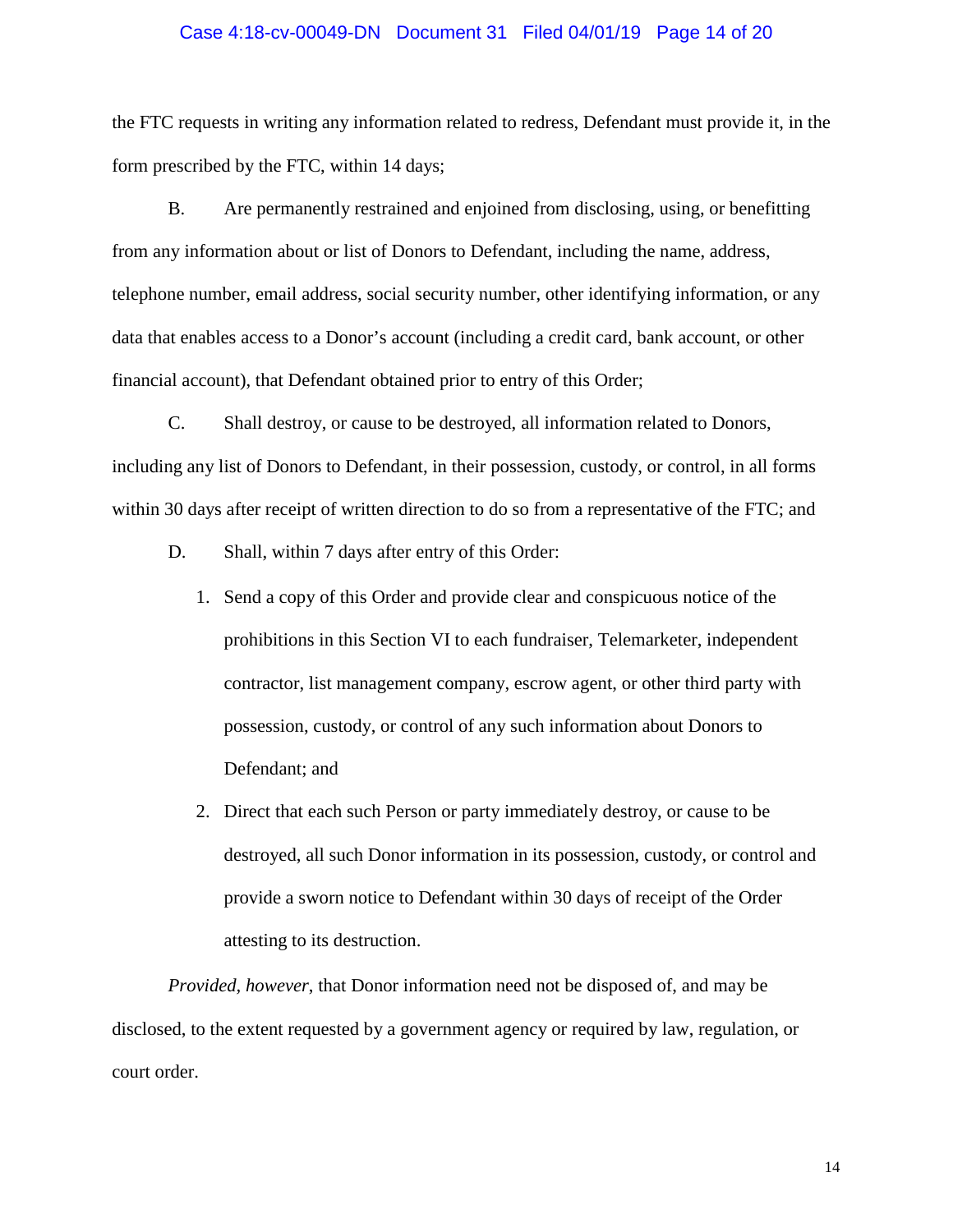#### **VII. COOPERATION**

IT IS FURTHER ORDERED that Defendant must fully cooperate with representatives of the FTC and in any investigation related to or associated with the transactions or the occurrences that are the subject of the Complaint. Defendant must provide truthful and complete information, evidence, and testimony. Defendant must appear for interviews, discovery, hearings, trials, and any other proceedings that an FTC representative may reasonably request upon 5 days written notice, or other reasonable notice, at such places and times as an FTC representative may designate, without the service of a subpoena.

### **VIII. ORDER ACKNOWLEDGMENTS**

IT IS FURTHER ORDERED that Defendant obtain acknowledgments of receipt of this Order:

A. Defendant, within 7 days of entry of this Order, must submit to the FTC an acknowledgment of receipt of this Order sworn under penalty of perjury.

B. For 10 years after entry of this Order, Defendant for any business that he is the majority owner or controls, directly or indirectly, must deliver a copy of this Order to: (1) all principals, officers, directors, and LLC managers and members; (2) all employees having managerial responsibilities for conduct related to the subject matter of the Order and all agents and representatives who participate in conduct related to the subject matter of the Order; and (3) any business entity resulting from any change in structure as set forth in the Section titled Compliance Reporting. Delivery must occur within 7 days of entry of this Order for current personnel. For all others, delivery must occur before they assume their responsibilities.

C. From each individual or entity to which Defendant delivered a copy of this Order, Defendant must obtain, within 30 days, a signed and dated acknowledgment of receipt of this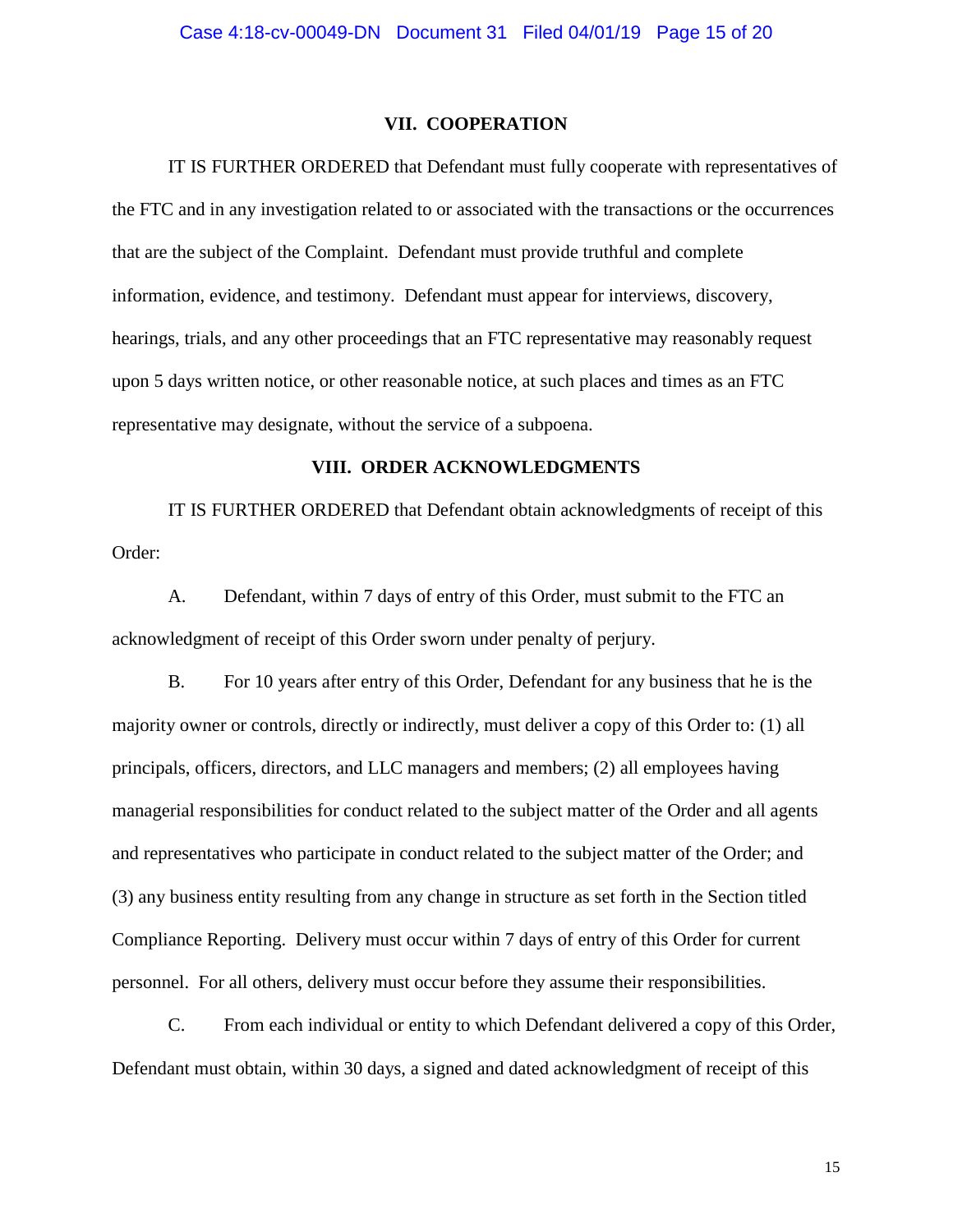Order.

# **IX. COMPLIANCE REPORTING**

IT IS FURTHER ORDERED that Defendant make timely submissions to the Commission:

A. One year after entry of this Order, Defendant must submit a compliance report, sworn under penalty of perjury. Defendant must:

- 1. Identify all his telephone numbers and all physical, postal, email, and Internet addresses, including all residences;
- 2. Identify all his business activities, including any business for which he performs services whether as an employee or otherwise and any entity in which he has any ownership interest;
- 3. Describe in detail his involvement in each such business, including title, role, responsibilities, participation, authority, control, and any ownership;
- 4. Identify the primary physical, postal, and email address and telephone number, as designated points of contact, which representatives of the FTC may use to communicate with him;
- 5. Identify all his businesses by all of their names, telephone numbers, and physical, postal, email, and Internet addresses;
- 6. Describe the activities of each such business, including the goods and services offered, the means of advertising, marketing, and sales;
- 7. For all his activities with any Nonprofit Organization that Defendant undertakes in connection with Section I.D of this Order:
	- a. identify all such Nonprofit Organizations by all of their names, telephone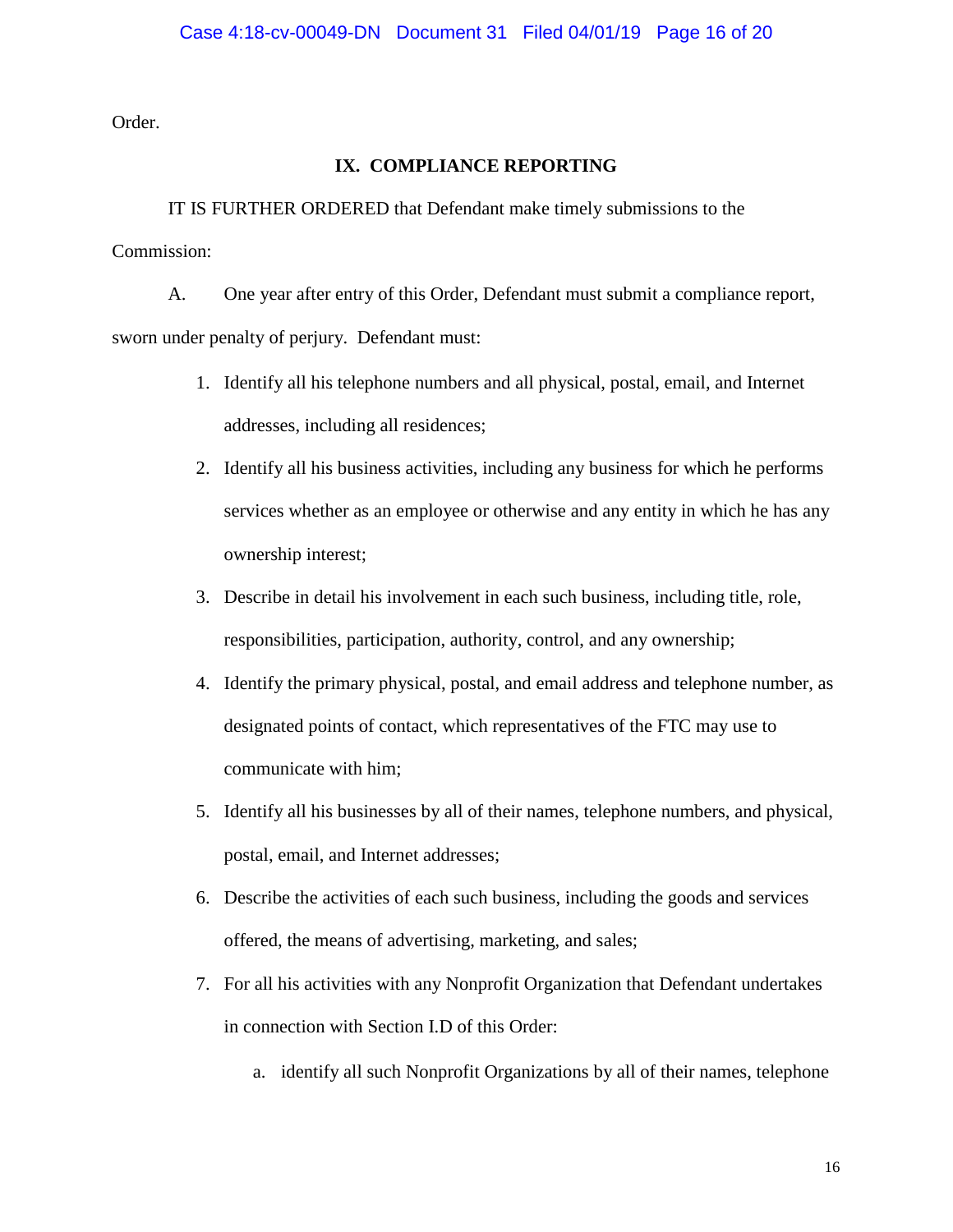number(s), and physical, postal, email, and Internet addresses; and

- b. describe in detail his involvement in each such Nonprofit Organization, including any title, role, responsibilities, participation, authority, and control;
- 8. Describe in detail whether and how he is in compliance with each Section of this Order; and
- 9. Provide a copy of each Order Acknowledgment obtained pursuant to this Order, unless previously submitted to the FTC.

B. For 20 years after entry of this Order, Defendant must submit a compliance notice, sworn under penalty of perjury, within 14 days of any change in the following:

- 1. Defendant must report any change in: (a) any designated point of contact; or (b) the structure of any entity that Defendant has any ownership interest in or controls directly or indirectly that may affect compliance obligations arising under this Order, including: creation, merger, sale, or dissolution of the entity or any subsidiary, parent, or affiliate that engages in any acts or practices subject to this Order.
- 2. Defendant must report any change in: (a) name, including aliases or fictitious name, or residence address; or (b) title or role in any business activity, including any business for which Defendant performs services whether as an employee or otherwise, and any entity in which Defendant has any ownership interest, and identify the name, physical address, and any Internet address of the business or entity.
- 3. If Defendant is employed by any Nonprofit Organization in any capacity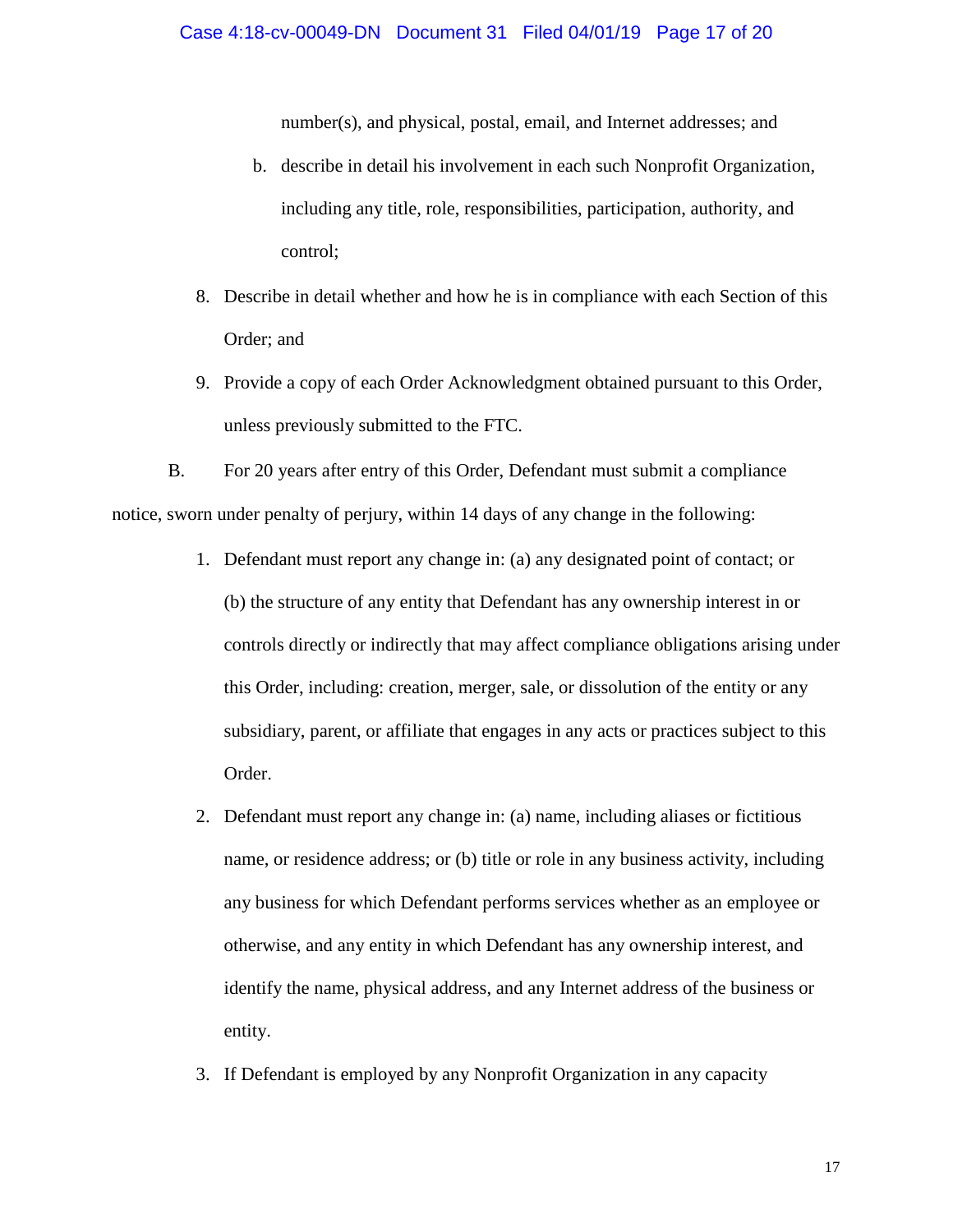### Case 4:18-cv-00049-DN Document 31 Filed 04/01/19 Page 18 of 20

permitted by Section I.D of this Order or otherwise, he must report any change in title or role with that Nonprofit Organization.

C. Defendant must submit to the FTC notice of the filing of any bankruptcy petition, insolvency proceeding, or similar proceeding by or against Defendant within 14 days of its filing.

D. Any submission to the FTC required by this Order to be sworn under penalty of perjury must be true and accurate and comply with 28 U.S.C. § 1746, such as by concluding: "I declare under penalty of perjury under the laws of the United States of America that the foregoing is true and correct. Executed on: \_\_\_\_\_" and supplying the date, signatory's full name, title (if applicable), and signature.

E. Unless otherwise directed by an FTC representative in writing, all submissions to the FTC pursuant to this Order must be emailed to DEbrief@ftc.gov or sent by overnight courier (not the U.S. Postal Service) to:

> Associate Director for Enforcement Bureau of Consumer Protection Federal Trade Commission 600 Pennsylvania Avenue, N.W. Washington, D.C. 20580

The subject line must begin: *FTC v. Travis Deloy Peterson*, X180038.

# **X. RECORDKEEPING**

IT IS FURTHER ORDERED that Defendant must create certain records for 20 years after entry of the Order, and retain each such record for 5 years. Specifically, Defendant, for any business that he is a majority owner or controls directly or indirectly, must create and retain the following records:

- A. Accounting records showing the revenues from all goods or services sold;
- B. Personnel records showing, for each Person providing services, whether as an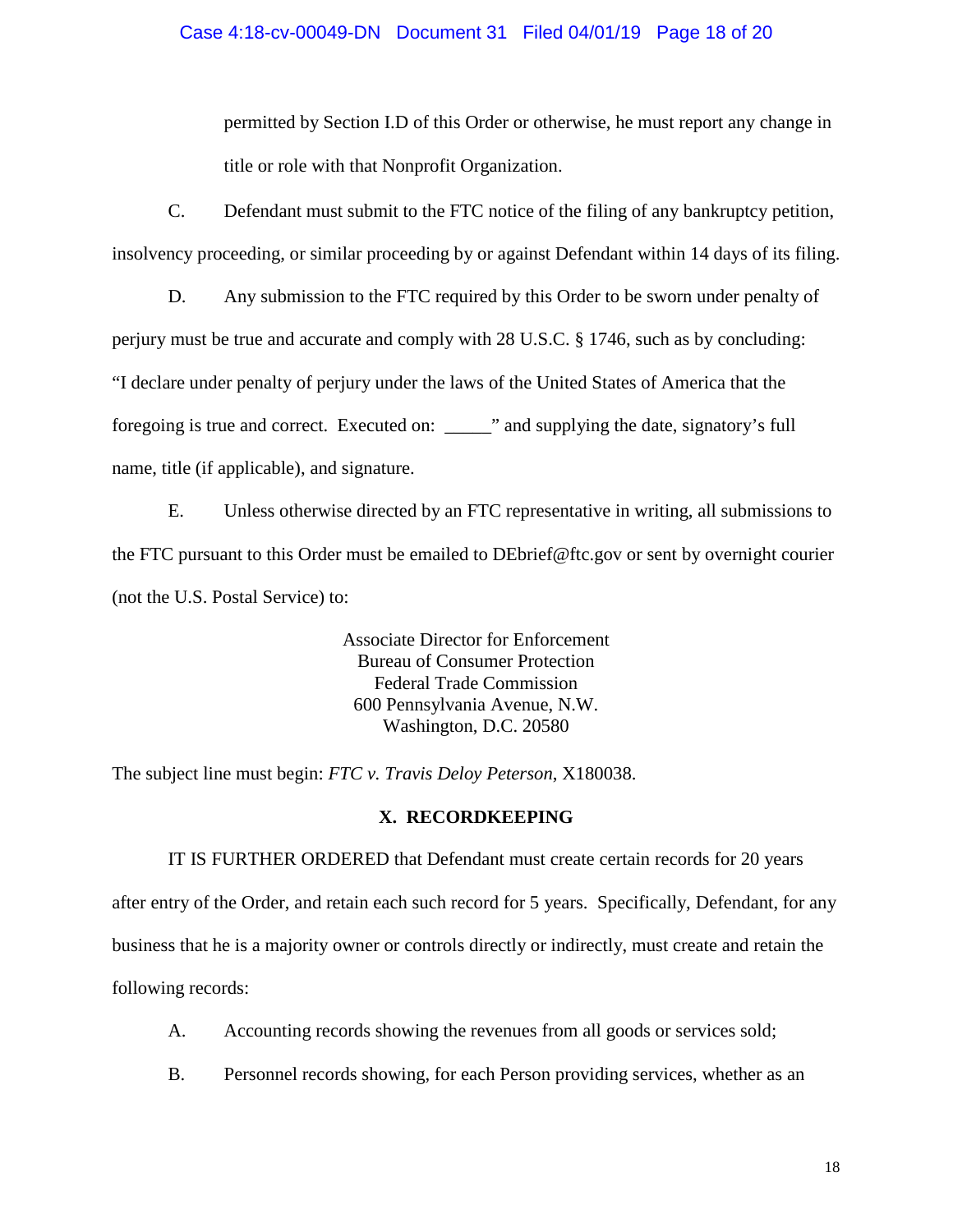### Case 4:18-cv-00049-DN Document 31 Filed 04/01/19 Page 19 of 20

employee or otherwise, that Person's: name; addresses; telephone numbers; job title or position; dates of service; and (if applicable) the reason for termination;

C. Records of all consumer complaints and refund requests, whether received directly or indirectly, such as through a third party, and any response;

D. All records necessary to demonstrate full compliance with each provision of this Order, including all submissions to the FTC; and

E. A copy of each unique advertisement or other marketing material.

### **XI. COMPLIANCE MONITORING**

IT IS FURTHER ORDERED that, for the purpose of monitoring Defendant's compliance with this Order, including the Financial Representations upon which part of the judgment was suspended:

A. Within 14 days of receipt of a written request from a representative of the FTC, Defendant must: submit additional compliance reports or other requested information, which must be sworn under penalty of perjury; appear for depositions; and produce documents for inspection and copying. The FTC is also authorized to obtain discovery, without further leave of court, using any of the procedures prescribed by Federal Rules of Civil Procedure 29, 30 (including telephonic depositions), 31, 33, 34, 36, 45, and 69.

B. For matters concerning this Order, the FTC is authorized to communicate directly with Defendant. Defendant must permit representatives of the FTC to interview any employee or other Person affiliated with him who has agreed to such an interview. The Person interviewed may have counsel present.

C. The FTC may use all other lawful means, including posing, through its representatives as consumers, suppliers, or other individuals or entities, to Defendant or any